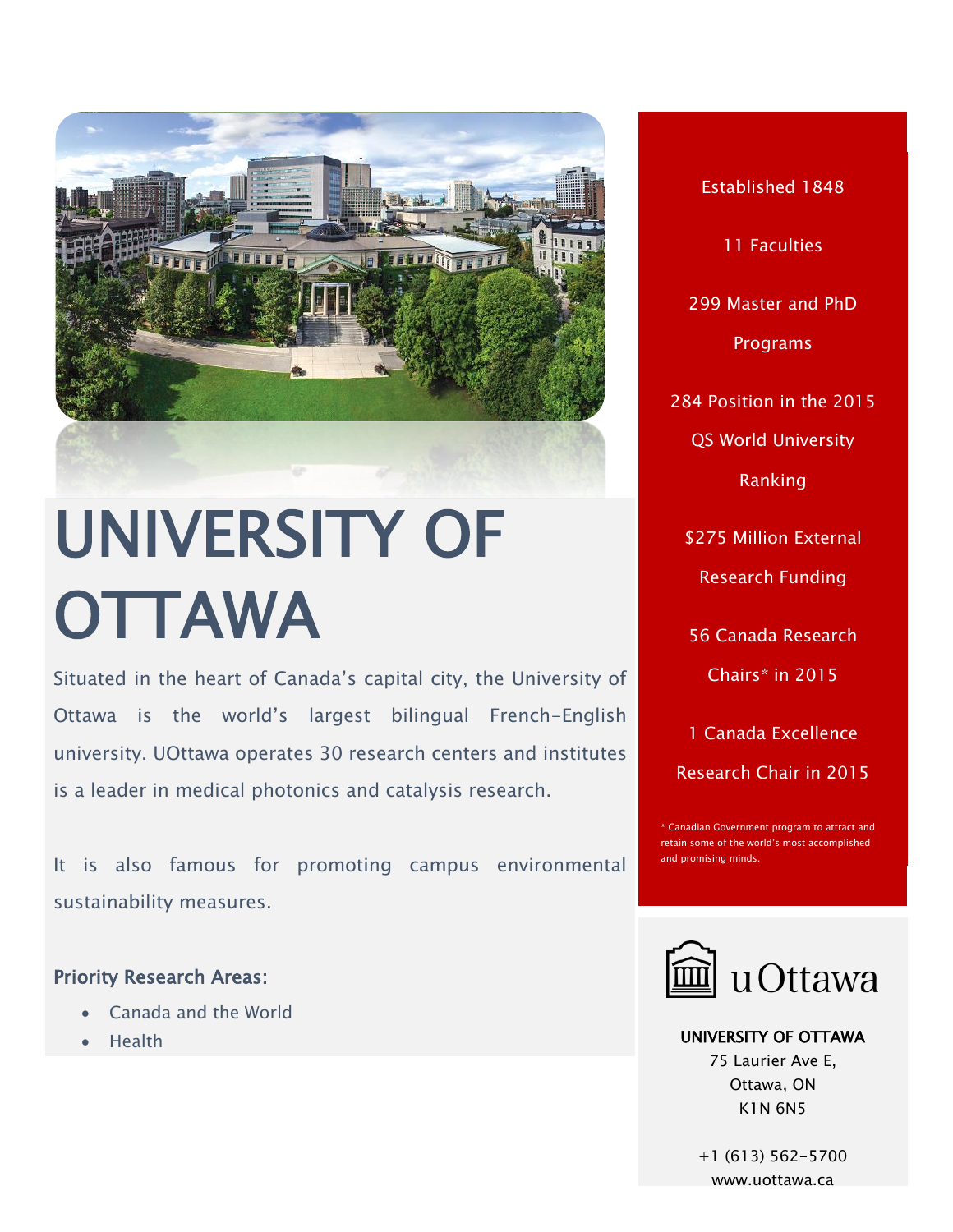## University of Ottawa Highlights

Situated in the heart of Canada's capital city, the University of Ottawa is the world's **largest bilingual French-English post-secondary institution**. The University of Ottawa operates 40 research centers and is a leader in medical photonics and catalysis research.

Since 2012, the Max Planck- University of Ottawa Center for Extreme and Quantum **Photonics**, the third Centre in North America and linked two of the world's foremost research teams in the field of photonics has been established.

**[The Advanced Research Complex](https://photonics.uottawa.ca/)** offers world-class facilities for CRPuO researchers, including: 16 dedicated photonics laboratories, anti-vibration construction for ultimate stability, nanofabrication facilities, clean rooms, industry lab and offices to host industrial partners

Eighteen professors from the faculties of science and engineering form the core of the CRPuO. The CRPuO also trains tomorrow's photonics scientists and engineers, including over 100 graduate students and 40 postdoctoral fellows, technologists and research assistants

Students and professors benefit from the close relationship that the University of Ottawa maintains with the main hospitals and their research institutes:

- The Ottawa Hospital Research Insitute
- [Institut de recherche de l'Hôpital Montfort](http://www.hopitalmontfort.com/en/research)
- [CHEO Research Institute](http://www.cheori.org/)
- [University of Ottawa Heart Institute](https://www.ottawaheart.ca/)
- [The Royal's Institute of Mental Health Research](http://www.theroyal.ca/)
- **Bruyère Research Institute**

The university is committed to facilitating students' cultural and academic integration as a new student on campus. It has a **Sponsored Students Program** that acts as a "onestop shop" offering support to sponsored students throughout their studies.

The city of Ottawa offers both an urban and country like lifestyle. The vibrant city has a range of attractions that meets different interests, such as the **Parliament Hill, National** cultural museums, the **ByWard Market** and the [Rideau Canal.](http://rcs.ncc-ccn.ca/)